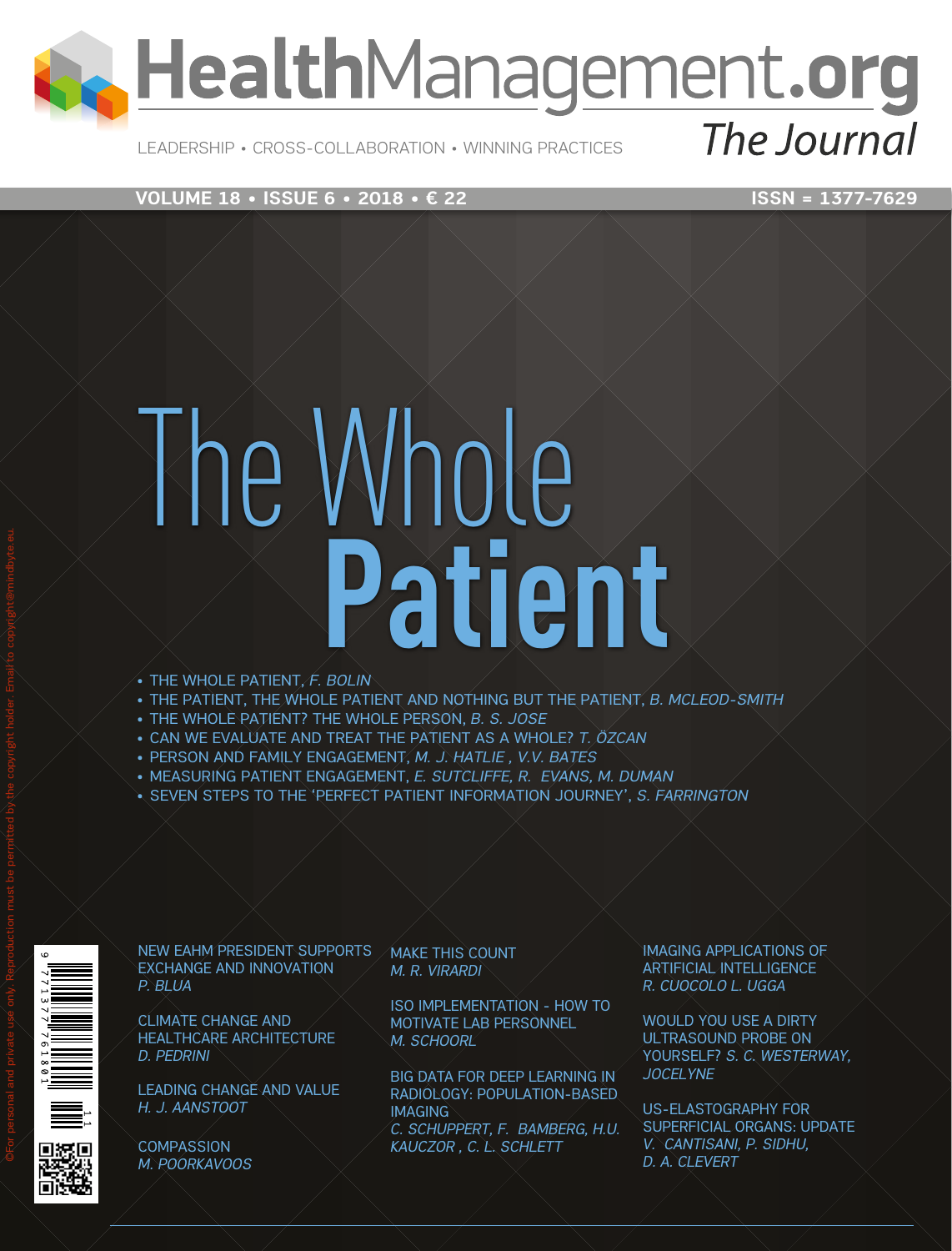

Christopher **Schuppert** 

Radiology Resident Department of Diagnostic and Interventional Radiology University Hospital Heidelberg Heidelberg, Germany

christopher.schuppert@ med.uni-heidelberg.de

Fabian Bamberg Professor and Chairman Department of Diagnostic and Interventional Radiology University Hospital Freiburg Freiburg, Germany

fabian.bamberg@ uniklinik-freiburg.de

#### Hans-Ulrich Kauczor

Professor and Chairman Department of Diagnostic and Interventional Radiology University Hospital Heidelberg Heidelberg, Germany

hans-ulrich.kauczor@med. uni-heidelberg.de



©For personal and private use only. Reproduction must be permitted by the copyright holder. Email to copyright@mindbyte.eu.

and private use only. Reproduction must be permitted by the

personal

©For<sub>1</sub>

copyright holder.

Email to copyright@mindbyte.eu.

Christopher L. Schlett Division Chief for Cardiovascular Imaging Head of Population-based Imaging Department of Diagnostic and Interventional Radiology University Hospital Heidelberg Heidelberg, Germany

christopher.schlett@med. uni-heidelberg.de

# Big data for deep learning in radiology: population-based imaging

How artificial intelligence is about to transform radiological research and clinical care

Big data and deep learning techniques are increasingly being applied to radiological problems, where they serve as powerful complements to traditional study designs.

The concept of artificial intelligence (AI) has been<br>around for more than 50 years and has recently<br>found its way into medicine, particularly into the<br>field of redislocuting surrantly widely discussed in both around for more than 50 years and has recently found its way into medicine, particularly into the field of radiology. It is currently widely discussed in both scientific and non-scientific communities as a potential game changer likely to improve diagnostic accuracy, efficiency and effectiveness along with paving the way towards personalised medicine.

Particular focuses of these discussions are machine learning and its sub-discipline deep learning, which is one of the latest developments in the constantly evolving field of AI. In deep learning models, multiple layers of artificial neural networks are linked to create complex algorithms most commonly in the form of "convolutional neural networks". The exponential increase in the amount of data required to train these systems is leading scientists and companies to seek out new sources of sufficiently large data sets and is serving as a major driver of big data.

## **Big data and the 'black box' problem**

Although there is no formal definition of big data, a description proposed by the McKinsey Global Institute is widely agreed upon. It characterises big data as "data sets whose size is beyond the ability of typical database software tools to capture, store, manage, and analyse" (Manyika et al. 2011). In the context of big data, the 5 Vs should be considered: (1) Volume, which quantifies the number of records and/or storage size; (2) Variety, which specifies the number of sources data is drawn from; (3) Velocity, which measures the frequency of new data being added; (4) Veracity, which describes the quality and accuracy of the acquired data; and (5) Value, which assesses the economic benefit of the inferred conclusions (White 2012; Kwon and Sim 2013; Fosso Wamba et al. 2015). Several of these features have the potential to introduce noise and errors in databases, including those of medical images. Although a well-adjusted algorithm has the ability to overcome such variations in the data much better than traditional prediction models, the initial training of its underlying deep neural network is highly sensitive to errors, and the algorithm may consequently be prone to misclassifications. Moreover, trained neural networks have a "black box" problem: while the prediction matrix of a traditional model may well be comprehended against its input characteristics, the computations performed by deep neural networks can be so arbitrarily complex that there is no simple link between the weights of the input characteristics and the function being approximated.

Thus, when talking about big data for deep learning in radiology, we need to particularly aim for changes affecting two Vs—yielding increased veracity and decreased variety. There are several sources of medical images, which if separated by origin, may be stratified into clinical data and research data. Clinical imaging data is abundant [it is estimated that digital healthcare data will amount to 2,314 exabytes (2.3 billion gigabytes) globally by 2020 (IDC 2014), with the vast majority coming from clinical images] and reflects real-world problems. However, it suffers from both high variety and low veracity. Promising alternative data sources are large-scale, population-based cohort studies that employ standardised protocols for medical imaging.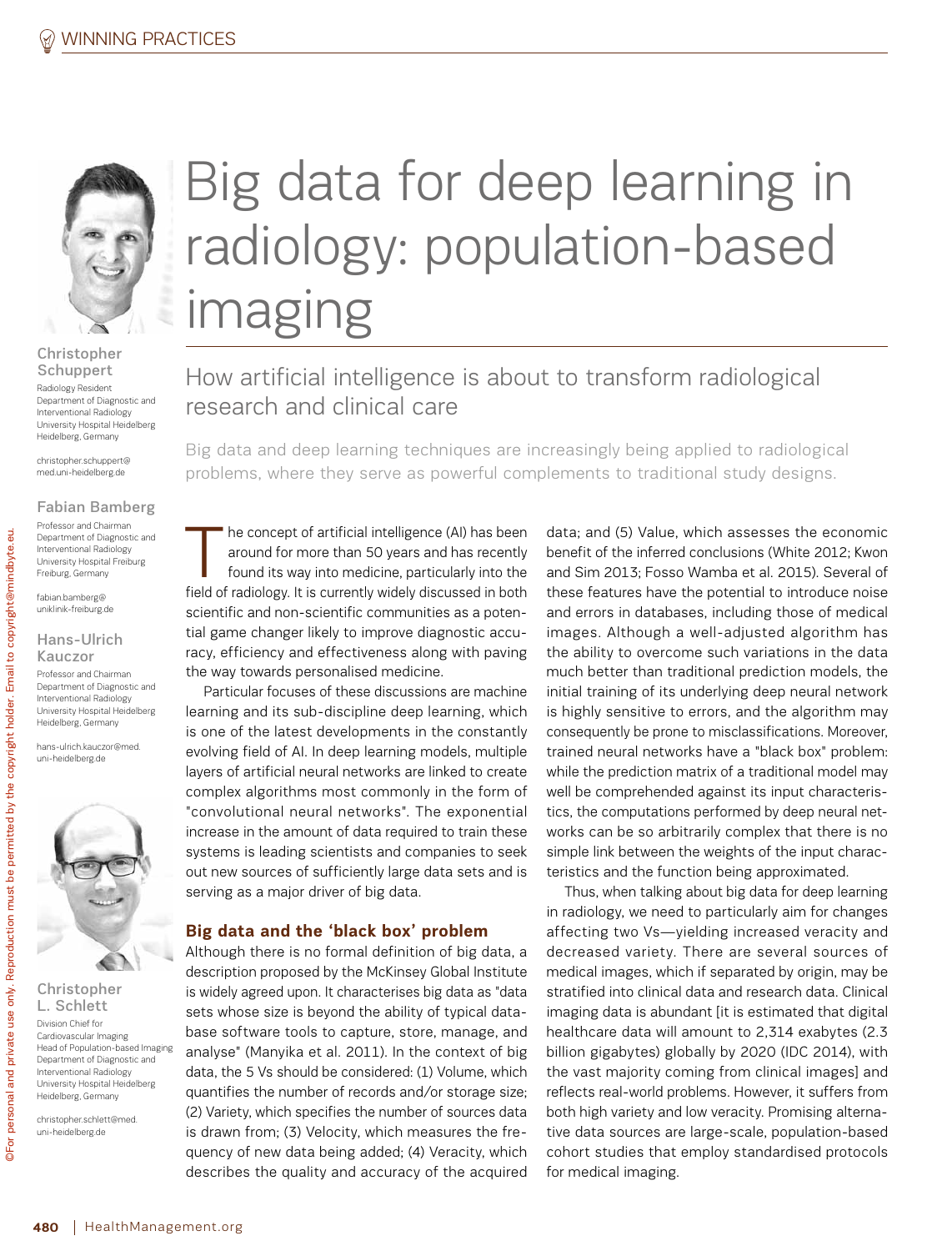

Figure 1. Population-based imaging with a high level of standardisation and quality assurance as a source for big data, exemplified by the German National Cohort (NAKO)

NAKO is a population-based cohort study including 18 sites across Germany; a subset of about 30,000 participants will undergo whole-body MR imaging at 5 different sites. After baseline, fol-<br>low-up examinations will be con

# 66 THE STRUCTURED design of such populationbased imaging studies allows for a decrease in variety and an INCREASE IN VERACITY 99

# **Structured population-based imaging studies**

Population-based imaging in large cohort studies is increasingly being used in epidemiological studies with the aim of identifying physiologic variants and detecting subclinical disease burden. Several such studies are ongoing. Among the most prominent examples are two European projects: the UK Biobank (aiming for 100,000 whole-body MR scans among 500,000 total participants) and the German National Cohort (NAKO; aiming for 30,000 whole-body MR scans among 200,000 total participants). The NAKO study is divided into 18 study sites across Germany and the MR substudy is performed at 5 of those locations, where identical 3.0 Tesla scanners have been installed (**Figure 1**). The uniform imaging protocol used at each site comprises a set of 12 native series covering the neurological, cardiovascular, thoracoabdominal and musculoskeletal body regions with a total scan time of approximately 1 hour (Bamberg et al. 2015). In addition to the cross-sectional baseline study that began in 2014 and is projected to end in 2018, follow-up examinations including repeated MR scans will be conducted after 4-5 years and will permit supplementary longitudinal analyses. Embedding the MR substudy into the

larger main study allows for imaging data to be correlated with a series of other assessments, including eg neurocognitive function tests, blood pressure measurements, electrocardiography, echocardiography and a range of biomaterials, such as blood samples or DNA. Drawing from the extensive data repository outlined above, these projects are, among other insights, expected to make valuable contributions to the field of radiomics by identifying and validating new imaging biomarkers with a predictive value for future clinical disease manifestation.

The structured design of such population-based imaging studies allows for a decrease in variety and an increase in veracity. With respect to the NAKO Cohort, the identical MR scanners and their unified imaging protocol help to eliminate technical variances almost entirely. Centralised staff training and certification, in conjunction with real-time, automated quality assurance for completeness of data, conformity of scan regions and scan parameters as well as adequateness of global image features (such as signal-to-noise ratio and a mathematically defined universal image quality index) effectively warrant high veracity of the data (**Figure 1**). The cross-sectional study approach means forgoing real-time data and limits data volume to a predefined amount, but implicitly keeps data velocity at a controllable pace and data variety at a manageable level. Although these arrangements contradict traditional big data attributes to some extent (the above-mentioned 5 Vs), they enable consistency and will thereby facilitate research in a field where several previous big data approaches have failed, particularly due to data complexity and high level of error.